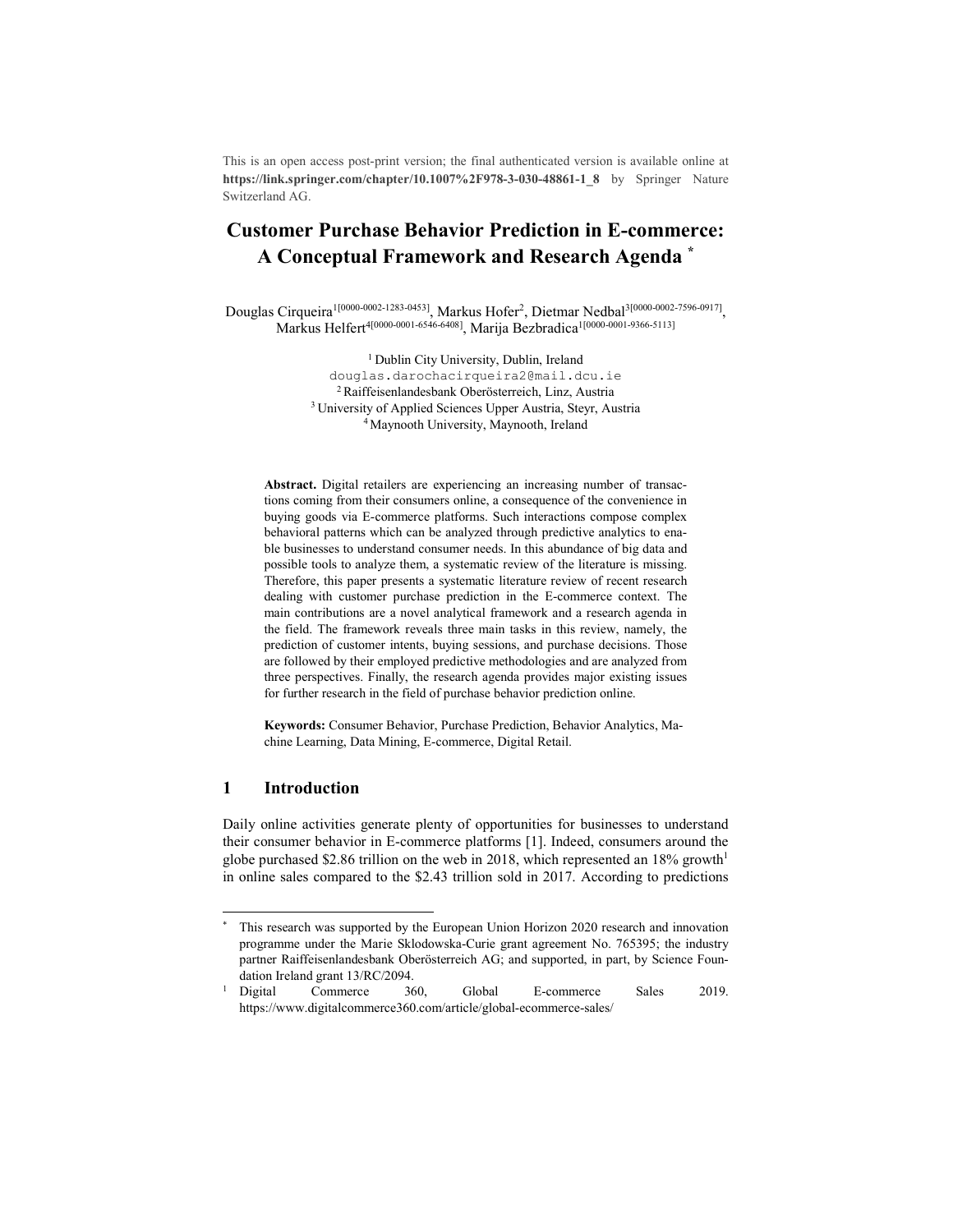of the purchasing behavior of customers, companies aim to anticipate their needs and provide personalized services [2, 3].

However, consumer behavior itself is well known as a complex pattern among the data mining community [4]. Aiming to predict the likelihood of such patterns, researchers were applying multiple probabilistic and machine learning (ML) statistical models to historical online customer's data, resulting in somewhat reliable probabilities to predict the next customer's steps [5, 6]. That has also increased the complexity of analyzing this literature, given the multiple approaches and datasets available. Previous reviews and surveys related to this topic have usually focused on the specific literature of recommendation systems [7, 8, 9, 10]. On the other hand, our focus is on reducing complexity for understanding the step before recommendations, which is the prediction of customer's next purchases, and in visualizing research opportunities in the field.

Therefore, these paper contributions are a novel conceptual framework for analysis and a research agenda. The framework systematically maps this literature regarding datasets adopted, predictive methods, and tasks with their applications. Specifically, the framework reveals three main tasks, namely, prediction of buying sessions, purchase decisions, and customer intents. Next, it provides eight applications enabled by each task. Finally, it illustrates three perspectives on predictive methodologies, and a research agenda with future work opportunities in the field.

The rest of this paper is organized as follows: Section 2 describes the research methodology of the literature review; Section 3 presents results and the main contributions, followed by final remarks in Section 4.

## **2 Research Methodology**

To provide the framework and research agenda proposed, we performed a literature review following systematic guidelines from Watson (2002) [11] and Kitchenham, et al. (2009) [12]. Inspired by [13], two research questions and a search query were developed to collect comprehensive literature within the research scope of purchase prediction in E-commerce. Then, the search query was applied in the following scientific databases, well known for containing literature in the field of behavior analytics: Scopus, Web of Science, Science Direct, EBSCO Host (Business Source Complete and Academic Search Complete), Emerald, IEEE Xplore, Association of Information Systems (AIS) library and ACM Digital Library.

─ **Search Query**: "(consumer or customer) AND (purchas\* OR buy\* OR sale\* OR shop\* OR behavi\*) AND (predict\* OR forecast\*)"

The searches were performed in the abstract field, except for the Web of Knowledge (abstract title and keywords were used) and AIS libraries (full text was used), due to the characteristics of their search engines. The search period has covered papers from 2014 to 2019, only in the English language, which has provided a total of 9824 exported proposals. The next step removed duplicates and had an inclusion filter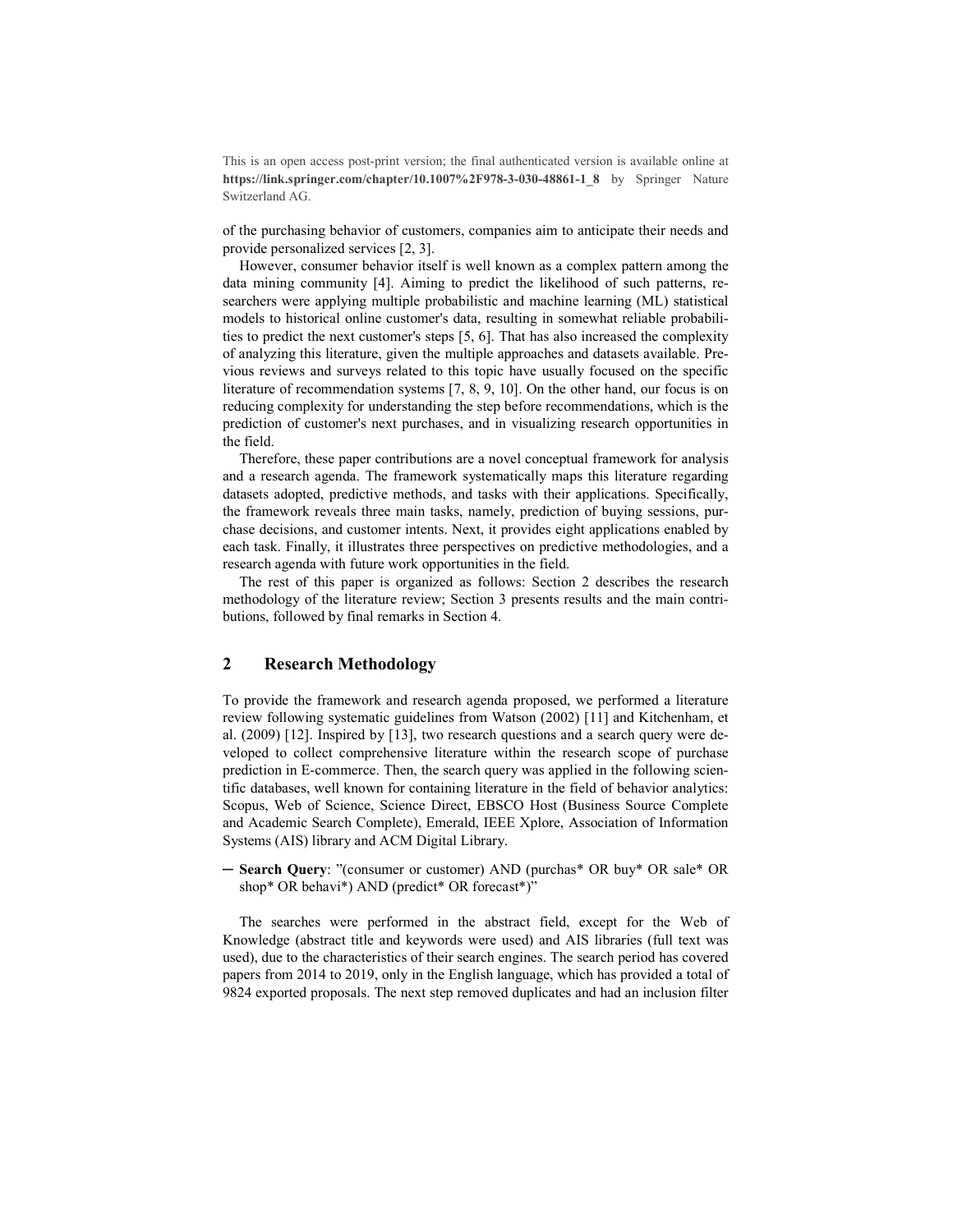only to retrieve papers focused on the problem of consumer purchase behavior prediction. That has provided a total of 429 papers.

Next, the exclusion criteria were applied to remove papers not focused on the Ecommerce context. At this stage, the total of papers kept was 35. Based on those proposals, backward and forward searches were conducted via Google Scholar, adding 18 and 10 studies, respectively. The final number of papers for extraction and mapping steps was 63. All those results are available at a Github repository (https://github.com/dougcirqueira/literature-review-purchase-prediction).

### **3 Results**

Tables 1 and 2 provide non-exhaustive lists of the proposals selected for this literature review. Table 1 brings single task proposals (prediction of one outcome), while Table 2 provides multi-task proposals (prediction of multiple outcomes).

**Table 1.** Selected proposals in single task settings (A: Aggregation; R: Rule; P: Personalized Function; L: Learning; CDM: Classical Data Mining; PC: Probabilistic Classifier; DLC: Deep Learning Classifier; CF: Collaborative Filtering)

| Ref             | Task    | <b>Focused</b>      | Feature      |              | Pre-             | <b>Contribution and Targeted Research Gap</b> |            |                                                                             |
|-----------------|---------|---------------------|--------------|--------------|------------------|-----------------------------------------------|------------|-----------------------------------------------------------------------------|
|                 |         | <b>Applications</b> | Construction |              | dictive<br>Meth- |                                               |            |                                                                             |
|                 |         |                     | A            | $\mathbf R$  | P                | L                                             | od         |                                                                             |
| [14]            |         |                     | X            |              |                  |                                               |            | Real-time predictions in single visits                                      |
| [15]            |         |                     | $\mathbf x$  |              |                  |                                               |            | Feature engineering for clickstream                                         |
| [16]            |         |                     | $\mathbf x$  | $\mathbf x$  |                  |                                               |            | Association rules for fast predictions                                      |
| [17]            |         |                     | $\mathbf x$  |              | $\mathbf x$      |                                               |            | Feature engineering for popular products                                    |
| [18]            |         |                     | X            | X            | X                |                                               |            | Feature engineering from customer search                                    |
| $[19]$          |         |                     | X            |              |                  |                                               | CDM        | Benchmark over multiple online shops                                        |
| [20]            | Buying  |                     | X            | $\mathbf x$  |                  |                                               |            | Feature engineering for multiple products                                   |
| [21]            | Session | B, C, D, F          | $\mathbf x$  | $\mathbf{x}$ |                  |                                               |            | Feature engineering with graph metrics                                      |
| [22]            | (PBS)   |                     | X            | $\mathbf x$  |                  |                                               |            | K-Nearest Neighbor for fast predictions                                     |
| $[23]$          |         |                     | X            |              | X                |                                               |            | Feature engineering with motifs in single                                   |
|                 |         |                     |              |              |                  |                                               |            | sessions                                                                    |
| $[24]$          |         |                     | X            | X            |                  |                                               | PC         | Prediction over multiple online visits                                      |
| $[25]$          |         |                     | X            |              |                  | X                                             | DLC        | Feature learning for automatic feature construc-                            |
|                 |         |                     |              |              |                  |                                               |            | tion                                                                        |
| $[26]$          |         |                     | $\mathbf x$  | $\mathbf x$  |                  | $\mathbf x$                                   |            | Real-time predictions in single visits                                      |
| $\overline{27}$ |         |                     | $\mathbf x$  | $\mathbf{x}$ |                  |                                               |            | Handle of data unbalancing                                                  |
| $[28]$          |         |                     | X            |              |                  |                                               | <b>CDM</b> | Feature engineering with recency and frequency                              |
|                 |         |                     |              |              |                  |                                               |            | of page views                                                               |
| [29]            |         |                     | $\mathbf x$  | $\mathbf{x}$ |                  |                                               |            | Combination of features from clickstream and                                |
|                 |         |                     |              |              |                  |                                               |            | transactions for collaborative filtering                                    |
| $[30]$          |         |                     | X            |              |                  |                                               |            | Feature engineering for clickstream                                         |
| $[31]$          | Product | A,B,C,E,F,G         | X            |              |                  |                                               | CF         | Combination of features from clickstream and                                |
|                 | (PPD)   |                     |              |              |                  |                                               |            | transactions for collaborative filtering                                    |
| $[32]$          |         |                     | X            |              |                  |                                               |            | Feature engineering with product heterogeneity                              |
|                 |         |                     |              |              |                  |                                               |            | for collaborative filtering<br>Real-time predictions with ensemble and deep |
| $[33]$          |         |                     | $\mathbf{x}$ | $\mathbf{x}$ |                  | $\mathbf{x}$                                  |            | learning                                                                    |
|                 |         |                     |              |              |                  |                                               | <b>DLC</b> | Recommendation of bundles of products con-                                  |
| $[34]$          |         |                     |              |              |                  | X                                             |            | sidering quality and diversity criteria                                     |
| [35]            | Pur-    |                     | X            |              | $\mathbf x$      |                                               |            | Feature engineering for clicks diversity                                    |
| [36]            | chase   |                     | $\mathbf x$  |              |                  |                                               |            | Predict the intensity of user intent                                        |
| $[37]$          | Intent  | B.D.H               | X            | X            |                  |                                               | <b>CDM</b> | Predict intent before an online visit                                       |
| $[38]$          | (PCI)   |                     | X            |              | X                | X                                             |            | Predict intent before/during the online visit                               |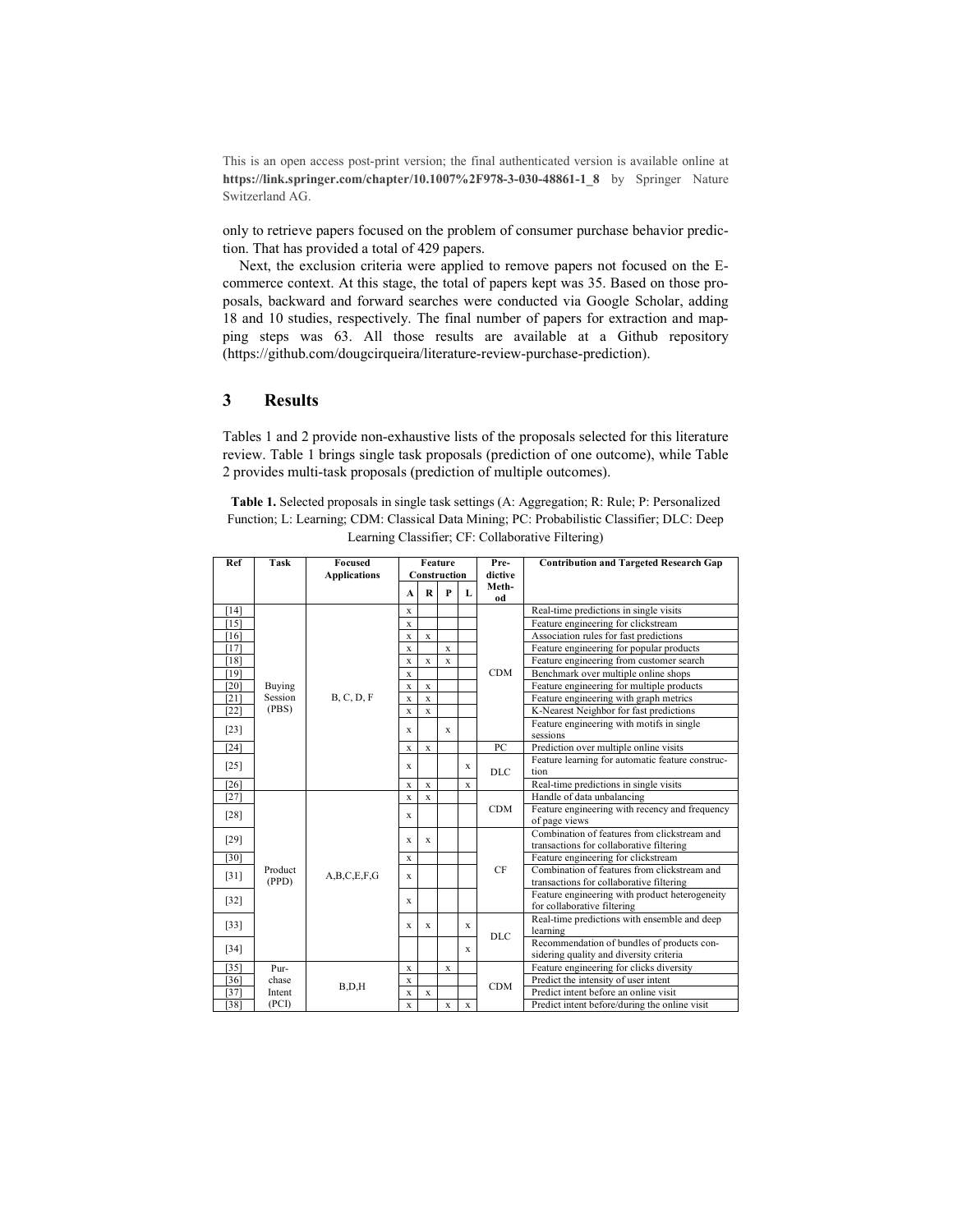| Ref    | Task                 | Focused<br><b>Applications</b> | Feature<br>Construction |    | <b>Predictive</b><br>Method | <b>Contribution and Targeted Research Gap</b> |            |                                                                              |
|--------|----------------------|--------------------------------|-------------------------|----|-----------------------------|-----------------------------------------------|------------|------------------------------------------------------------------------------|
|        |                      |                                | A                       | R. | P                           | L                                             |            |                                                                              |
| [39]   |                      |                                | X                       |    |                             |                                               | <b>CDM</b> | Ensemble learning for buying session and<br>product prediction               |
| [40]   | (PBS &<br><b>PPD</b> | A,B                            | X                       |    |                             | x                                             | DLC.       | Feature learning for buying session and<br>product prediction                |
| [41]   |                      |                                | X                       |    | $\mathbf x$                 | x                                             |            | Feature learning for buying session and<br>product prediction                |
| [42]   | (PPD)                | A,E                            | X                       |    |                             |                                               | <b>CDM</b> | Feature engineering for product and customer<br>interdependency              |
| [43]   |                      |                                | X                       | X  |                             |                                               |            | Feature engineering and ensemble learning<br>for product and time prediction |
| $[44]$ | (PPD)                | E                              | X                       |    | $\mathbf x$                 |                                               | <b>CDM</b> | Prediction of repeated buying patterns over<br>multiple sessions             |
| $[45]$ |                      | E                              |                         |    |                             | x                                             | DLC.       | Prediction of repeated buying patterns over<br>multiple sessions             |
| $[46]$ | (PPD)                | B.E                            | $\mathbf x$             |    |                             |                                               | PC.        | Feature engineering from purchase emails to<br>predict next time and amount  |
| $[47]$ | (PBS &<br>PPD)       | A,B,E                          | X                       |    |                             |                                               | PC.        | Feature engineering for predicting buying<br>session and next amount         |

**Table 2.** Selected proposals in multi-task settings (A: Aggregation; R: Rule; P: Personalized Function; L: Learning; CDM: Classical Data Mining; PC: Probabilistic Classifier; DLC: Deep Learning Classifier; CF: Collaborative Filtering)

**A Conceptual Framework of Analysis for Customer Purchase Prediction in Ecommerce**. A conceptual framework of analysis aims to optimize the understanding of a complex topic by breaking it down into smaller and comprehensive components [48]. We adopted a systematic literature review approach to developing the conceptual framework of analysis proposed and illustrated in Figure 1.

The framework has six components. Component 1 defines the dataset types adopted in this literature. Component 2 classifies in dimensions the input data present in those datasets. Component 3 shows the methodologies adopted for constructing features out of the input data, illustrating how consumer behavior is modeled to predictive analytics. Component 4 introduces the predictive methods summarized into four categories. Component 5 shows which tasks enable what applications from component 6, as identified in Subsection 3.1. Details on each component will be given under the research questions developed in the literature review.

The two research questions developed to conduct the systematic literature review were the guidance for scoping our findings. The results will be presented, reflecting those questions in Subsections 3.1 and 3.2.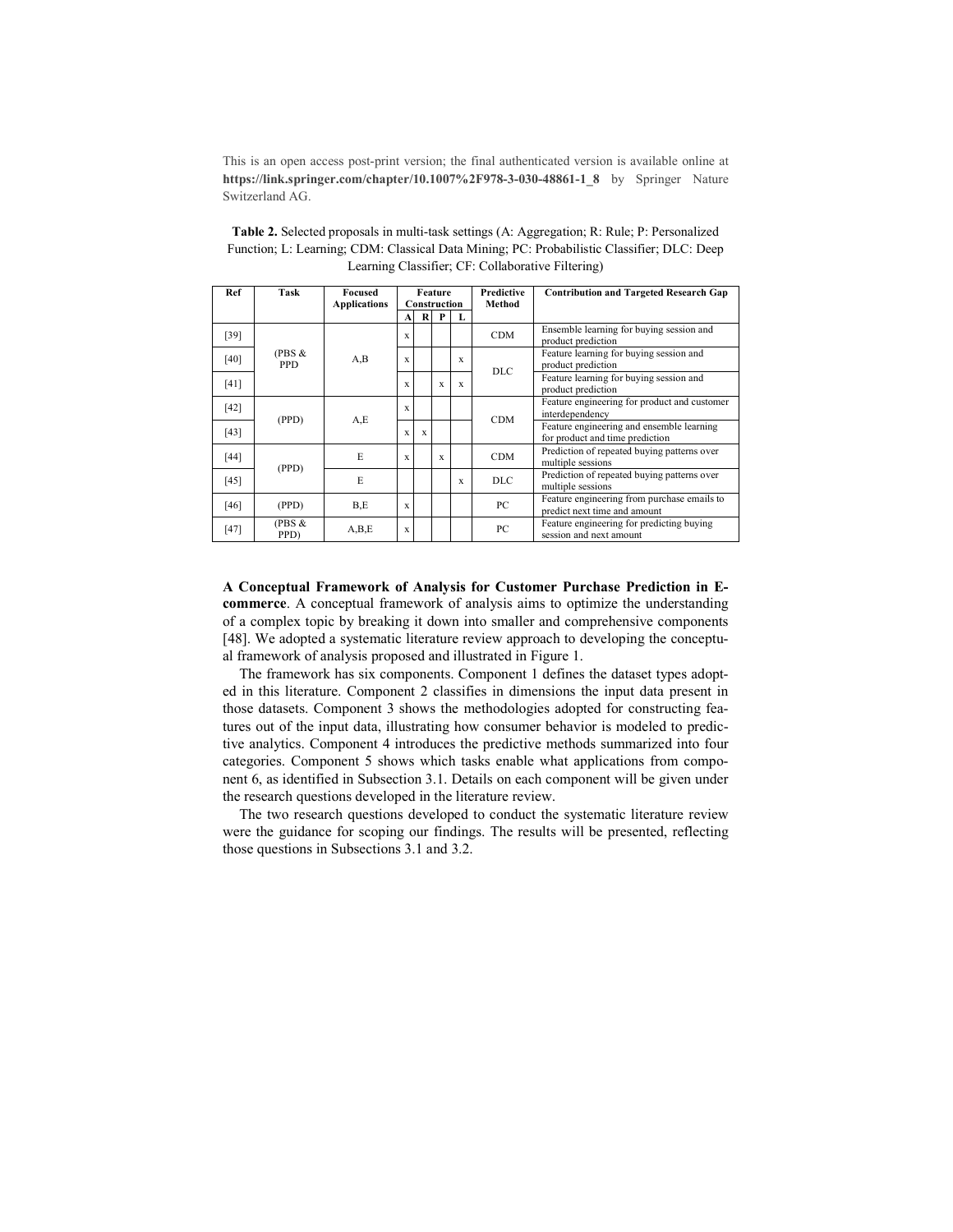

**Fig. 1.** A conceptual framework of analysis for the literature in behavior and predictive analytics for customer purchase prediction online. (Legends for applications enabled by tasks:  $A =$ Product Recommendations;  $B = Targeted Marketing$ ;  $C = Layout Personalization$ ;  $D = Server$ Load Balance Optimization; E = Stock Management; F = Real-time Customer Service; G = Purchase Trends Discovery; H = Offers Awareness)

#### **3.1 RQ 1. What tasks and applications have been addressed in the problem of consumer purchase behavior prediction in E-commerce?**

This research question addresses components 5 and 6 of the proposed framework. It reveals the literature targeting three main tasks within the online purchase prediction problem. Every task has a different prediction outcome, described as follows:

- ─ **Predict Customer Intent (PCI):** Predict the intention of customer visits online. Examples of intention types reported in the literature are purchase oriented or general [35], browsing, searching, purchasing, and bouncing [37]. This task is essential for identifying similar groups of customers, and for applications in which customer segmentation is needed.
- **Predict Buying Session (PBS):** Predict if a current user online session will end up with a purchase or not. This task is interesting for applications that need to capture the general likelihood of the user conversion during his visit online, without details regarding preferences for specific products.
- Predict Purchase Decisions (PPD): Predict customers purchase behavior concerning their buying decisions. For instance, to foresee what product or category a customer will buy; to predict the time or period likely to witness a purchase; to predict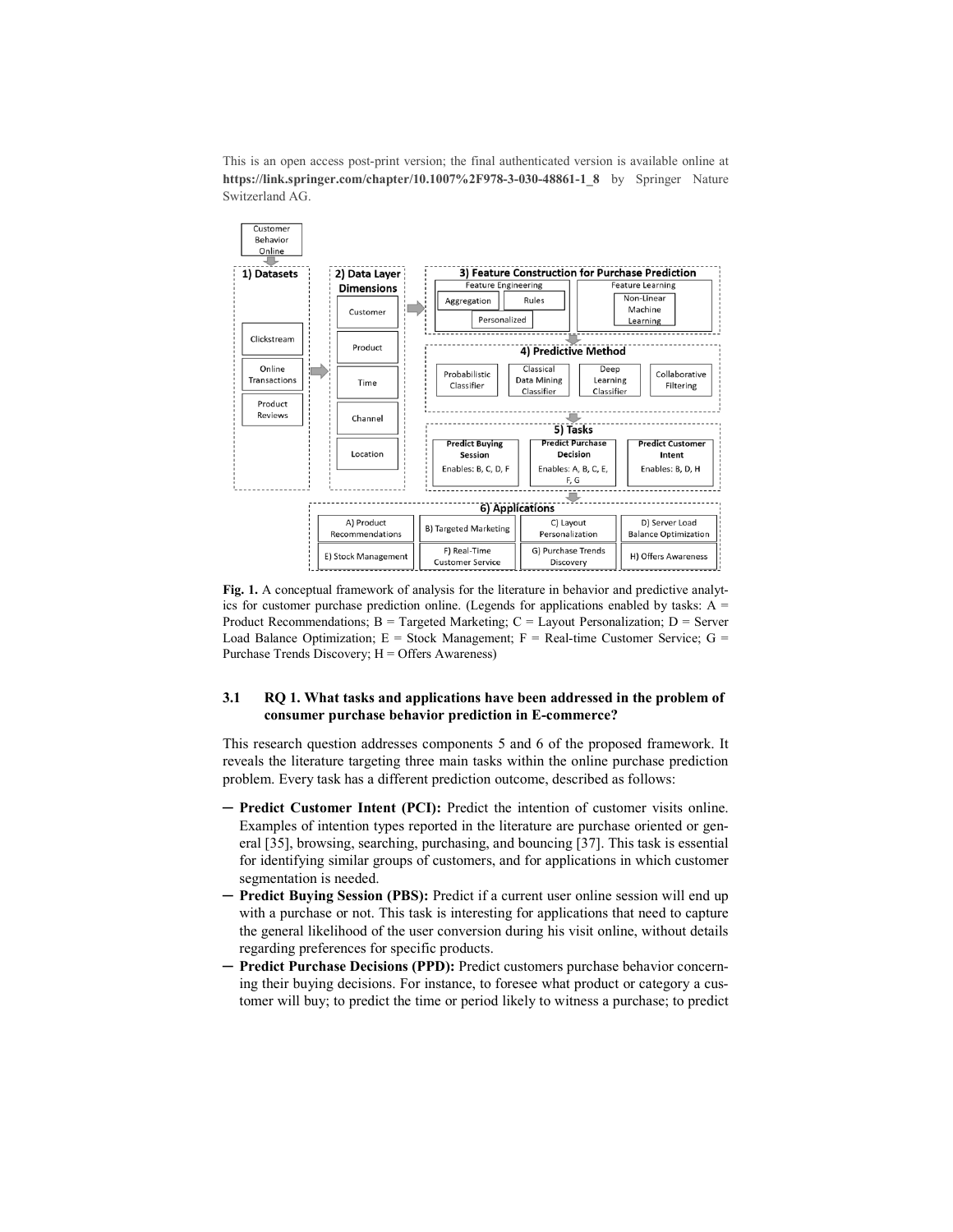the next amount customers are likely to spend in their purchases. PPD is the most complex task, as the aim is to predict fine-grained decisions. That is the ideal task for recommending specific products or services to customers.

Those three identified tasks enable a variety of business intelligence applications for online retailers, such as: **A)** Product Recommendations [29]; **B)** Targeted Marketing [16, 42]; **C)** Layout Personalization of E-commerce Landing Pages [17]; **D)** Load balance Optimization to Prioritize Quality of Service for Likely Buyers [14]; **E)** Stock Management Optimization of Products [28, 32]; **F)** Real-time Customer Service [49]; **G)** Purchase Trends Discovery [15]; **H)** Offers Awareness Based on the Detected Intention of Consumers [35].

#### **3.2 RQ 2. What methodologies have been adopted to predict consumer purchase behavior online?**

This research question addresses the components from 1 to 4 of the framework proposed. It provides three perspectives in the predictive methodologies adopted in this literature.

**Online Customer Behavior Datasets and their Features.** Customer behavior in Ecommerce is captured through datasets of past online sessions and shopping logs, which are described in Table 3:

| <b>Dataset</b> | <b>Description</b>                                                        | <b>Data Laver Dimensions Involved</b>         |
|----------------|---------------------------------------------------------------------------|-----------------------------------------------|
| Clickstream    | Sequences of clicks performed by<br>consumers during their online visits. | Customer                                      |
| Transactions   | Purchases executed by customers<br>within the E-commerce                  | Customer, Product, Time, Channel,<br>Location |
| Reviews        | Text and rating reviews given by<br>customers to specific products        | Products                                      |

**Table 3.** Dataset types identified in the literature

The input data is further classified in the data layer, inspired by [2], in dimensions, which have specific input data features. Every dimension and its features support in explaining and predicting customer behavior from different perspectives, which bring some benefits for predictive tasks on that data, as illustrated in Table 4.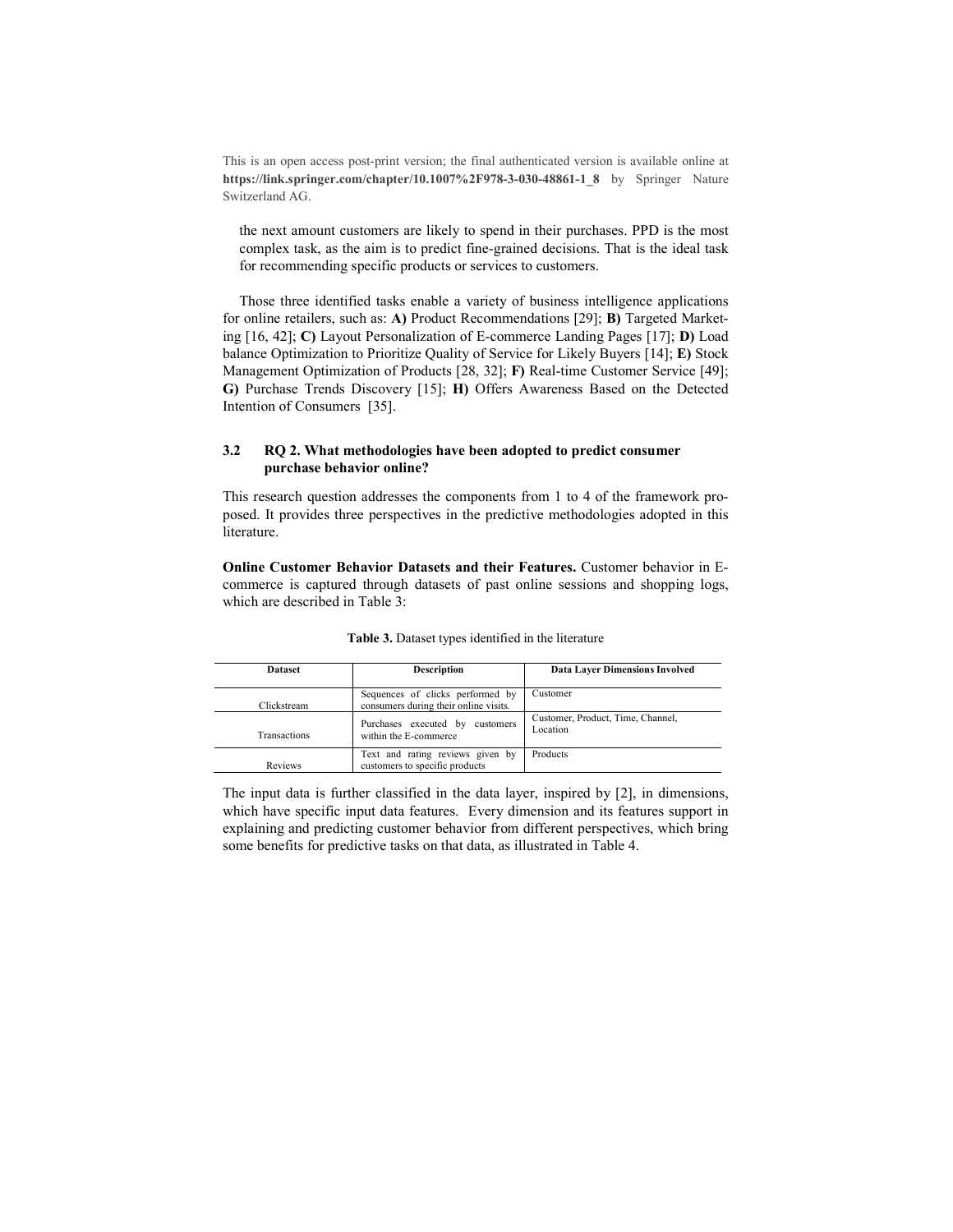| <b>E-commerce data</b><br><b>Dimensions</b> | <b>Input Data Features</b><br>feat <sub>in</sub>             | <b>Description</b>                                                                                                                                                               |  |  |  |
|---------------------------------------------|--------------------------------------------------------------|----------------------------------------------------------------------------------------------------------------------------------------------------------------------------------|--|--|--|
| Customer                                    | • Demographics<br>$\bullet$ Clicks<br>• Session Variables    | Reveals the profile of every consumer, and enables<br>their segmentation. Benefit: tackling the cold start<br>problem.                                                           |  |  |  |
| Product                                     | $\bullet$ Value<br>• Description<br>• Status of Availability | Relates to the raw characteristics of products online.<br>Benefit: supports the detection of preferences accord-<br>ing to product characteristics.                              |  |  |  |
| Time                                        | • Timestamp<br>• Season                                      | Timestamps of consumer transactions.<br>Benefit:<br>supports the prediction of when events can happen<br>based on previous timestamps and seasonal patterns.                     |  |  |  |
| Channel                                     | • Customer Device<br>• Visit Source                          | Characteristics of touchpoints between consumers<br>and an E-commerce platform. Benefit: assessment of<br>influences on customer purchase likelihood in differ-<br>ent channels. |  |  |  |
| Location                                    | • Neighborhood<br>$\bullet$ City                             | Information on location of consumers. Benefits: helps<br>in identifying patterns according to the spatial place-<br>ment of consumers [43, 46].                                  |  |  |  |

**Table 4.** Classification of E-commerce data in dimensions and its benefits

**Feature Construction for Purchase Prediction.** In this Subsection, we use a formal notation to explain the feature construction process. The input data features  $feat_{in}$ described previously serve as the basis for feature construction, from which is derived new descriptive features  $feat_{eng\ out}$  to capture historical patterns, which can indicate the probability of purchase. Two methodologies are adopted to create descriptive features. The first is Feature Engineering, where domain expertise is used to think of a function or rule  $f_{eng}$  to apply on input data features  $feat_{in}$  present in a dataset, which are related to a current customer transaction  $Ti$ . This process can be shaped by conditions  $\text{cond}_n$  to capture relationships between multiple input data features. The Feature Engineering process can be described in equation 1.

$$
feat_{eng\_out} = f_{eng}(D, Ti, feat_{in}, cond_1, cond_n)
$$
 (1)

The second methodology for feature construction is Feature Learning, in which a function  $f_{learn}$  to create new features is an unsupervised ML model, which automatically derives new explanatory features. For instance, researchers extract Latent Representations, or hidden layer weights  $feat_{learn\_out}$  learned during training time of a Recurrent Neural Network or Autoencoder model, carrying hidden correlations and relationships between variables. This learning process is conditioned by the target outcome  $\text{tar} g_{out}$  and a cost function  $\text{cost}_f$ , which represent the desired outcome of the learned representation, and how the weights of the hidden layer will be learned. The desired outcome is, for instance, a binary label for predicting buying sessions, or a multi-category label for predicting purchase decisions regarding products. The Feature Learning process is described in equation 2.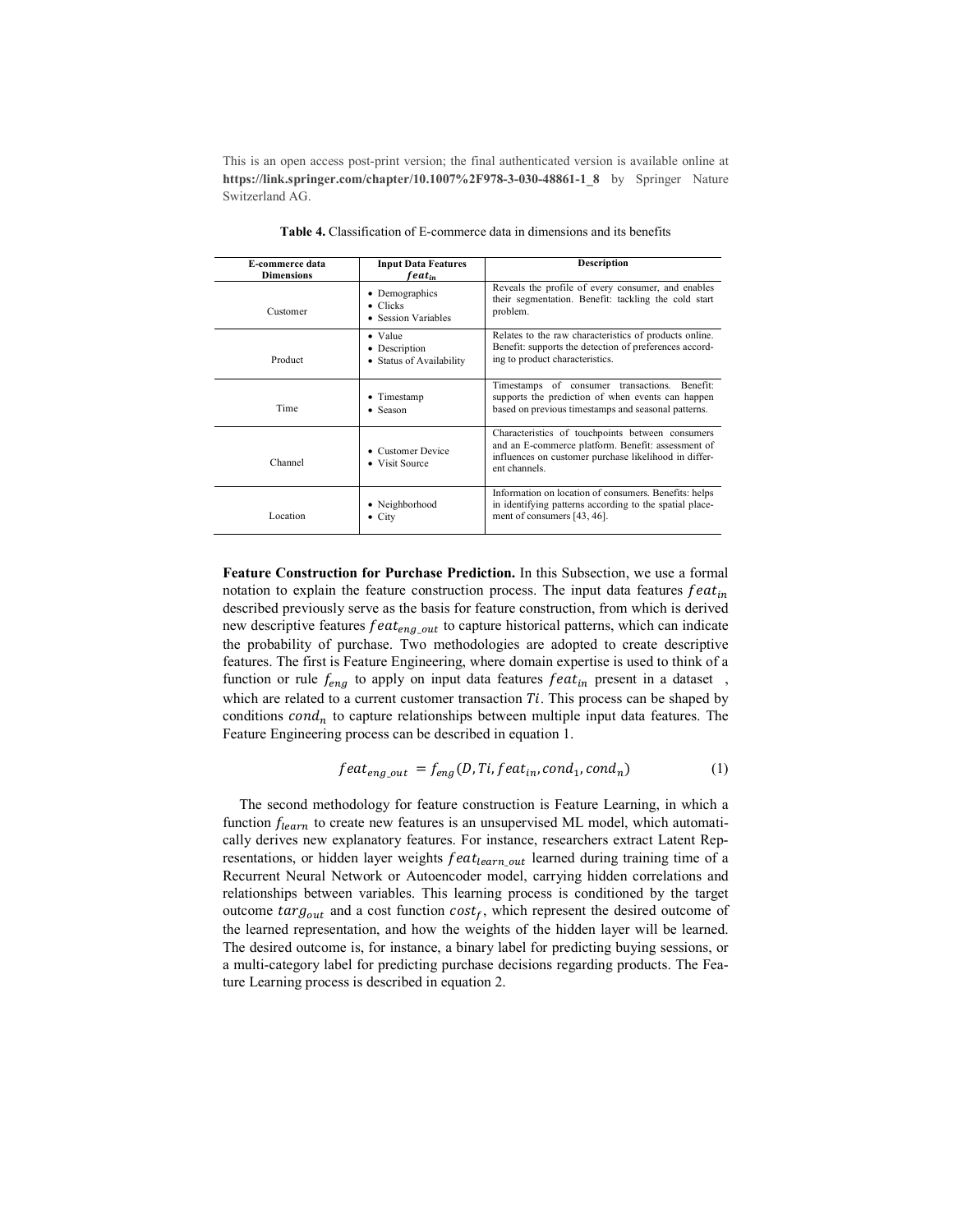$$
feat_{learn\_out} = f_{learn}(D, Ti, feat_{in}, targ_{out}, cost_f)
$$
 (2)

Table 5 illustrates examples of those methodologies in action.

**Table 5.** Methodologies for Customer behavior Feature Construction

| Methodology            | Function                                   | <b>Description</b>                                                                                                                                                                                                                              | <b>Examples of New Features</b><br>$feat_{eng\_out}$ /<br>$feat_{learn\_out}$                                                                              |
|------------------------|--------------------------------------------|-------------------------------------------------------------------------------------------------------------------------------------------------------------------------------------------------------------------------------------------------|------------------------------------------------------------------------------------------------------------------------------------------------------------|
|                        | Aggregation                                | <b>Examples of Functions: Count, Sum, Timing,</b><br>Average, Variance, Ratio<br>$\sum_{i=1}^n$ Amount <sub>i</sub><br>$f_{ena} = Average$<br>$\boldsymbol{n}$<br>$feat_{in} = clicks$<br>$cond_1 = product\ category$                          | <b>Example of Feature:</b><br>Average.Number.Clicks.On.Category<br>$[27]$                                                                                  |
| Engineering<br>Feature | Rules                                      | <b>Example of Rule:</b> Is Purchase in a Shopping<br>Holiday?<br>$f_{eng} = binary rule$<br>$feat_{in} = time$<br>$cond_1 =$ is time. weekday a holiday?                                                                                        | <b>Examples of Feature:</b><br>1 or 0 indicating if the rule condition is<br>satisfied or not [26]                                                         |
|                        | Personalized<br>Functions                  | <b>Example of Personalized Function: Entropy</b><br>to detect how diverse are customer purchases<br>$f_{eng} = Entropy$ $-\sum_{i \in C} p_i \log_2 p_i$<br>$feat_{in} = page$ views<br>$cond_1 = product\ category$                            | <b>Examples of Feature:</b><br>Diversity.Browsed.Categories [18]                                                                                           |
| earning<br>Feature     | Machine Learn-<br>Non-Linear<br>ing Models | of Functions:<br>Autoencoders,<br><b>Examples</b><br>Recurrent Neural Networks,<br>$f_{ena} = Autoencoder$<br>$feat_{in} = (feat_{in_1}, , feat_{in_m})$<br>$targ_{\text{out}} = (feat_{in_1}, , feat_{in_m})$<br>$cost_f = Mean Squared Error$ | <b>Examples of Features:</b><br>Compressed representation of input data<br>by the weights of a hidden Autoencoder<br>layer<br>$(weight_1, , weight_{m/r})$ |

**Predictive Methods.** Researchers have been working with ML and probabilistic methods to predict the complex customer purchase behavior online [5]. Based on the conceptual framework, we summarize the predictive models adopted into four categories, with their advantages and disadvantages. It is provided examples of particular methods within each category, specifically for purchase prediction in E-commerce. We illustrate in Table 4 how those models compare concerning their characteristics and suitability for tasks identified in Subsection 3.1.

The characteristics analyzed are a) *Suitability for Real-Time*: concerning usual time required for training, if any, and for providing predictions in production settings; b) *Interpretability*: concerning the capacity of providing explanations for why a predicted outcome is given by the model; c) *Sequential Modeling*: it illustrates if a predictive method is able to model the customer activities sequentially. That is important when researchers want to explicitly analyze the influence of past purchases in current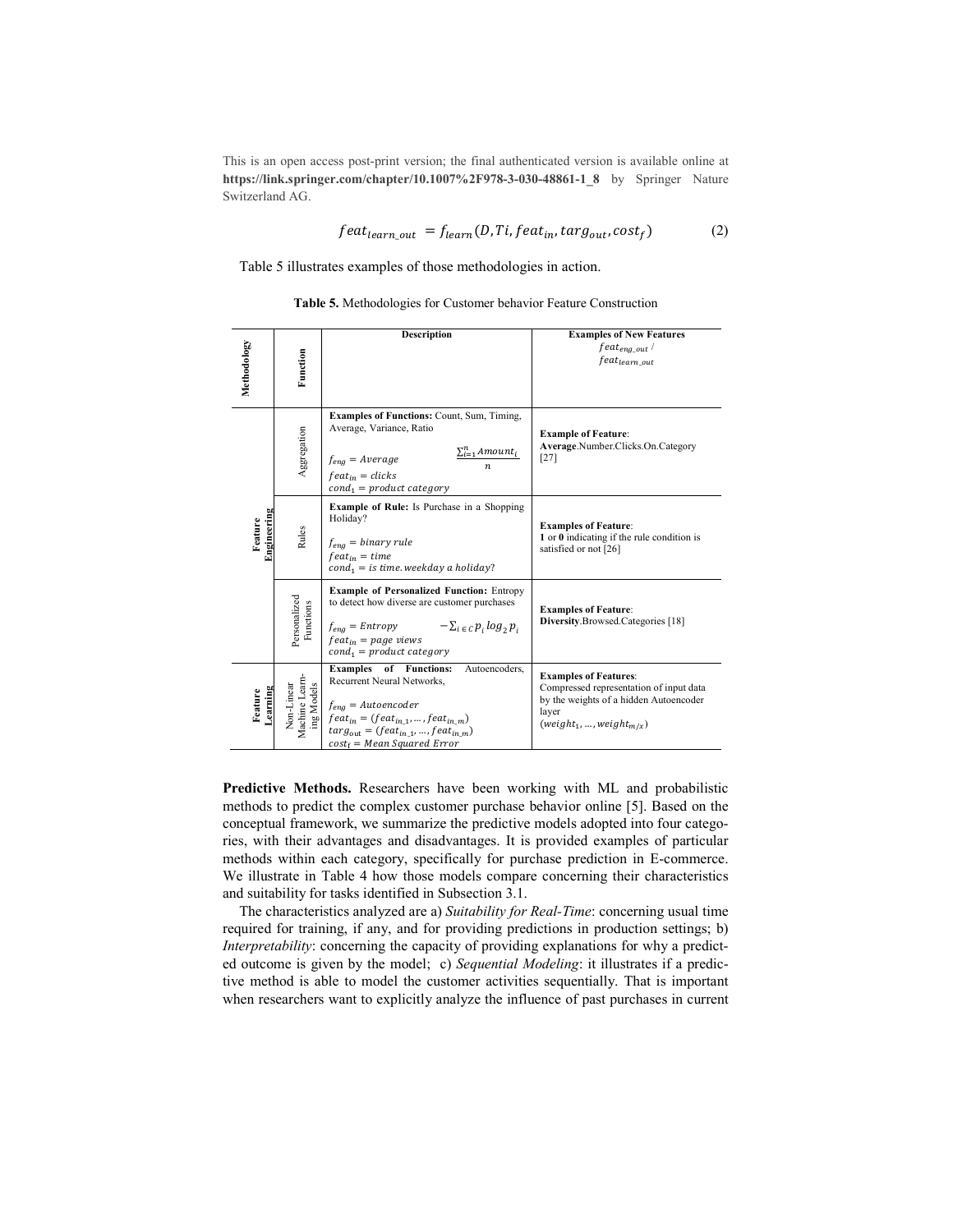customer actions; d) *Feature Construction Function*: reveals what methodology and function are usually adopted for feature construction when applying the predictive method analyzed.

| <b>Predictive</b><br>Method              | <b>Example</b>                                                    |                                                | <b>Characteristics of Predictive Method</b> | <b>Suitability for Purchase</b><br><b>Prediction Tasks</b> |                                                                     |            |            |            |
|------------------------------------------|-------------------------------------------------------------------|------------------------------------------------|---------------------------------------------|------------------------------------------------------------|---------------------------------------------------------------------|------------|------------|------------|
|                                          |                                                                   | <b>Suitability</b><br>for Real-<br><b>Time</b> | Inter-<br>pretabil-<br>ity                  | Sequen-<br>tial<br>Modeling                                | <b>Feature</b><br>Construc-<br>tion<br><b>Function</b>              | <b>PCI</b> | <b>PBS</b> | <b>PPD</b> |
| Probabilis-<br>tic.<br><b>Classifier</b> | Bayesian Classifi-<br>er. Hidden<br>Markov Model                  | High                                           | High                                        | High                                                       | Aggregation<br>&<br>Rules                                           |            | X          | X          |
|                                          | Unsupervised<br>Clustering: K-<br>Means                           | Low                                            | High                                        | Low                                                        | Aggregation<br>&<br>Rules                                           | X          |            |            |
|                                          | Association<br>Rules:<br>Apriori Algorithm                        | High                                           | High                                        | Low                                                        |                                                                     |            | X          |            |
| Classical<br>Data                        | Instance-Based:<br>K-Nearest<br>Neighbor                          | High                                           | High                                        | Low                                                        |                                                                     |            | X          |            |
| Mining<br><b>Classifiers</b>             | Linear ML:<br>Logistic Regres-<br>sion, Decision<br>Tree          | High                                           | High                                        | Low                                                        | $\mathcal{R}^r$<br>Personalized                                     |            | X          | X          |
|                                          | Ensemble<br>Learning:<br>XGBoost.<br>Adaboost.<br>Majority Voting | Low                                            | Low                                         | Low                                                        |                                                                     |            | X          | X          |
| Deep<br>Learning<br>Classifier           | Non-Linear ML:<br>RNNs, LSTMs,<br><b>GRUs</b>                     | Low                                            | Low                                         | High                                                       | Aggregation<br>$\mathcal{R}^r$<br>Non-Linear<br>Feature<br>Learning |            | X          | X          |
| Collabora-<br>tive Filter-<br>ing        | Matrix<br>Factorization and<br>Factorization<br>Machines          | High                                           | Low                                         | Low                                                        | Aggregation<br>&<br>Rules                                           |            |            | X          |

**Table 6.** Predictive Methodologies

Details regarding each predictive methodology are provided as follows.

- ─ **Probabilistic Classifier:** A model that uses probability theory to model the uncertainty in the data. **Advantage:** Usually, it requires a few numbers of engineered features, which makes them a feasible choice for real-time settings, as well as the natural capacity of sequentially modeling short-term patterns in events. **Disadvantage**: It is difficult to capture the effects of long-term patterns in customer behavior. However, this capacity can be achieved in the cost of increasing model complexity and processing time.
	- *Bayesian Classifier:* Estimates conditional probability distributions based on the influence of given features to output a specific prediction. In [42], authors predict purchase decisions by analyzing the influence of sequential purchases, number, and duration of visits to compute probabilities for the customer choice of a specific product or time of purchase.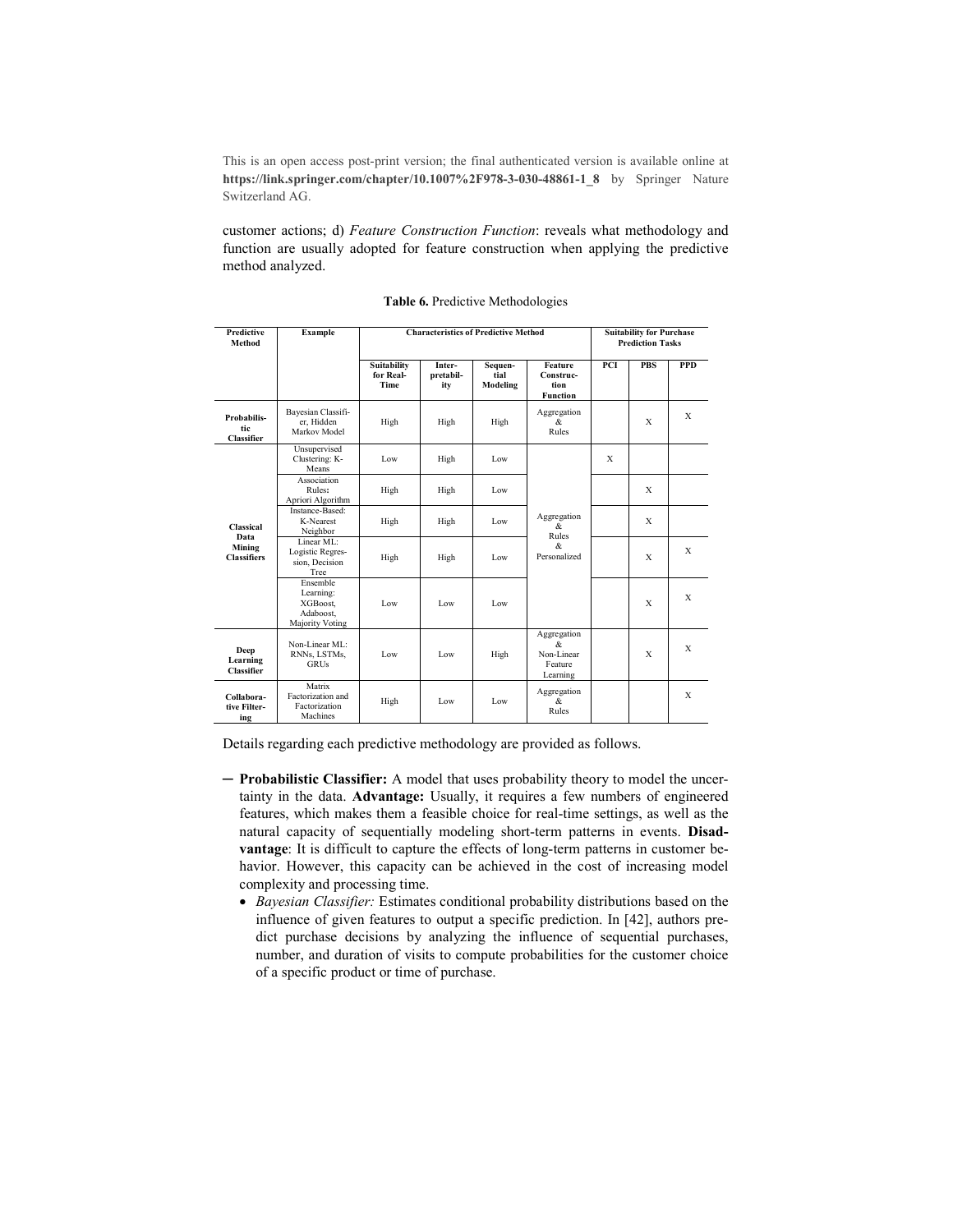- *Hidden Markov Model:* A generalization of a probabilistic mixture model, where the probability of an event, such as a purchase, depends on the occurrence of hidden variables through a sequential Markov process modeling a previous customer action [24].
- ─ **Classical Data Mining Classifiers:** Those models work by learning similarities between feature vectors of buying sessions, intents, and purchase decisions. **Advantage**: Most of the approaches in this category perform well even with small or medium dataset sizes, which makes some of them suitable for real-time settings. **Disadvantage**: Authors adopting this methodology usually need to perform extensive Feature Engineering to achieve good prediction results, also for detecting sequential patterns.
	- *Unsupervised Clustering*: Unlabeled sessions and purchase transactions are input to a model which will discover patterns in similar instances and group them for providing predictions. For example, [37, 38] adopt the K-means algorithm to segment customers based on variables regarding their clickstream behavior.
	- *Association Rules*: Enables the discovery of associations between features, which can reveal rules with high confidence to indicate probabilities of sessions ending up with a purchase [16].
	- *Instance-Based*: Model which classify new data instances based on similar cases and their features. In [22], authors employ K-Nearest Neighbor to predict buying sessions according to previous examples of sessions, with similar features, which ended up with a purchase.
	- *Linear ML*: Machine learning models which assume a linear decision boundary between buying and non-buying sessions, or feature vectors representing purchase decisions of customers. However, the kernel trick can be adopted to detect non-linear relationships between features [50], or Feature Engineering to create combinations between multiple features [27].
	- *Ensemble Learning*: stacking of various weak predictive models together to build up a robust model for providing predictions [20].
- ─ **Deep Learning Classifiers**: ML models which can naturally learn complex and non-linear decision boundaries and relationships in the dataset. **Advantage**: These models can be powerful in modeling long-term influences of past customer events on current decisions [25], and do not require extensive Feature Engineering, as they have Feature Learning built-in. **Disadvantage**: This method usually requires massive amounts of data, which makes it hard for usage with new customers and a few purchases [40, 41]. The interpretability of predictions is also an issue.
- ─ **Collaborative Filtering:** Classical model applied in recommendation systems. This approach models customers and products in a utility matrix based on their clicks, views, reviews, or purchases, which is then factorized to provide latent factors representing the likelihood of customers choosing similar products [29, 30, 44]. That is the favorite model adopted by researchers focusing on predicting purchase decisions, but it is also utilized in predicting buying sessions [14]. **Advantage**: One of the most flexible approaches for multiple types of features in different E-commerce platforms. It also scales well with more customers and products being added in a dataset. **Disadvantage**: The utility matrix is usually sparse, as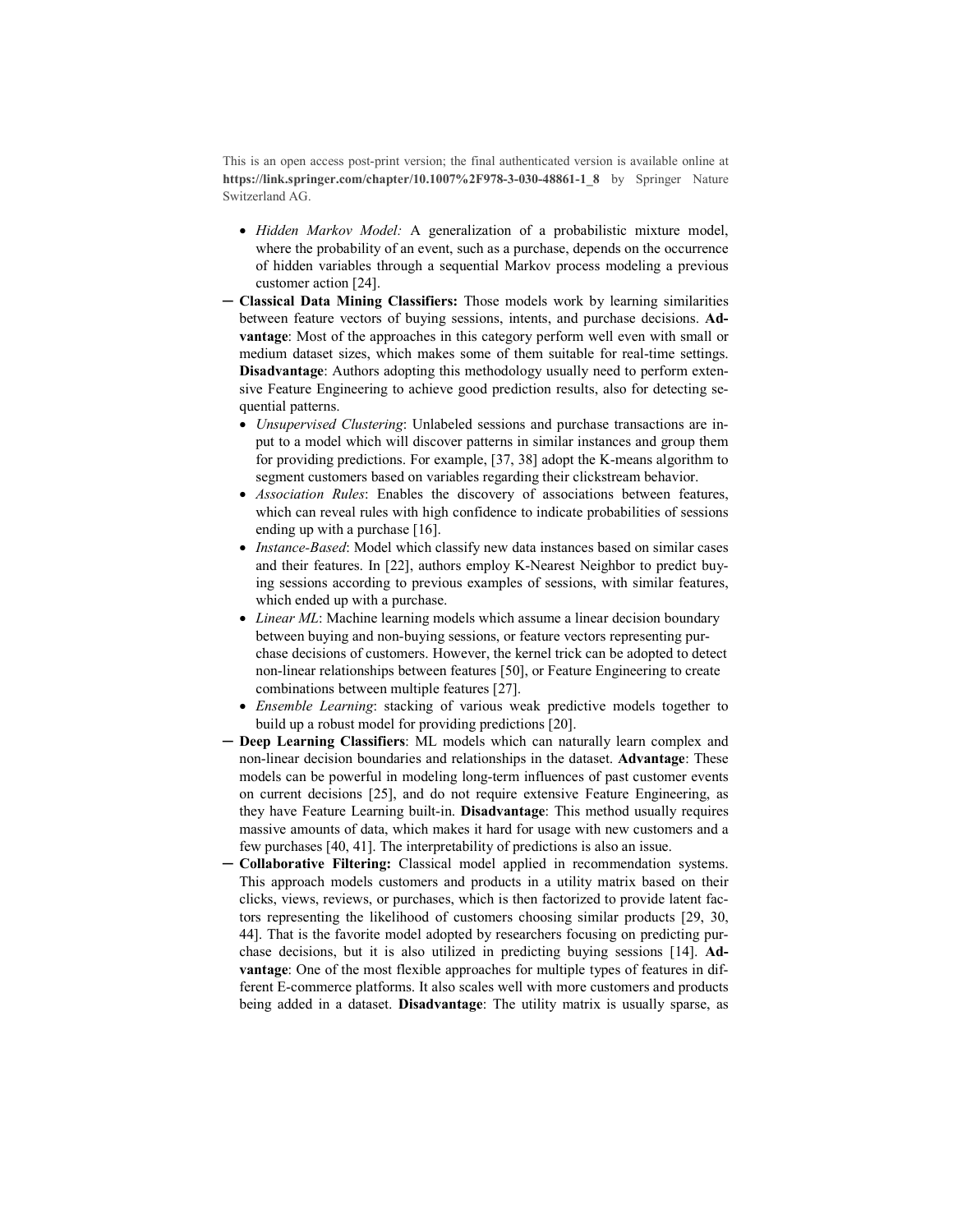most of the customers have not viewed many of the products available in an Ecommerce platform. Therefore, it is challenging to predict purchases for new customers, and it is important to think of Feature Engineering for creating features that can overcome such issues.

#### **3.3 State-of-the-art Performance**

To have a fair comparison between the identified predictive methodologies, for every specific task, we grouped the existing proposals by the predictive methodology adopted. We evaluated only the F1 score and Area Under Receiver Operating Characteristic Curve (AUC) reported by those. Our choice for those metrics considers the fact that datasets in this literature are usually unbalanced, with few occurrences of purchases, and it is well known that F1 and AUC scores are the ideal metrics in unbalanced scenarios [51]. Table 4 illustrates the average results obtained from predictive methodologies for suitable tasks where they can be applied. It is not reported performance for predicting customer intent as the authors did not adopt the mentioned metrics.

| <b>Predict Buving Session</b>         |            |                                       |        |  |  |  |  |  |
|---------------------------------------|------------|---------------------------------------|--------|--|--|--|--|--|
| F1.                                   | <b>AUC</b> |                                       |        |  |  |  |  |  |
| Classical Data Mining Classifier [20] | 97.20%     | Classical Data Mining Classifier [19] | 84%    |  |  |  |  |  |
| Deep Learning Classifier [26]         | 87.94%     | Deep Learning Classifier [25]         | 83.90% |  |  |  |  |  |
| Classical Data Mining Classifier [15] | 82.91%     | Classical Data Mining Classifier [14] | 75%    |  |  |  |  |  |
|                                       |            | <b>Predict Purchase Decision</b>      |        |  |  |  |  |  |
| F1                                    |            | AUC                                   |        |  |  |  |  |  |
| Collaborative Filtering [30]          | 53%        | Collaborative Filtering [31]          | 87.94% |  |  |  |  |  |
| Classical Data Mining Classifier [28] | 43.62%     | Deep Learning Classifier [41]         | 86%    |  |  |  |  |  |
| Collaborative Filtering [32]          | 42%        | Classical Data Mining Classifier [39] | 85%    |  |  |  |  |  |

**Table 7.** State of the Art Results for Predicting Buying Sessions and Purchase Decisions

Classical Data Mining Classifiers are the current state-of-the-art for Predicting Buying Sessions, specifically Ensemble learners [20] and Support Vector Machines [19]. Those are followed by Deep Learning classifiers. It is interesting to observe the drop in performance when going to the task of Predicting Purchase Decision, which proves it is the most complex task due to the fine-grained predictions aimed at it. Concerning performance, the classical Collaborative Filtering approach is the most robust, comprised of a Latent Factor Model [30] and Matrix Factorization [31]. Those are followed by Classical Data Mining and Deep Learning classifiers.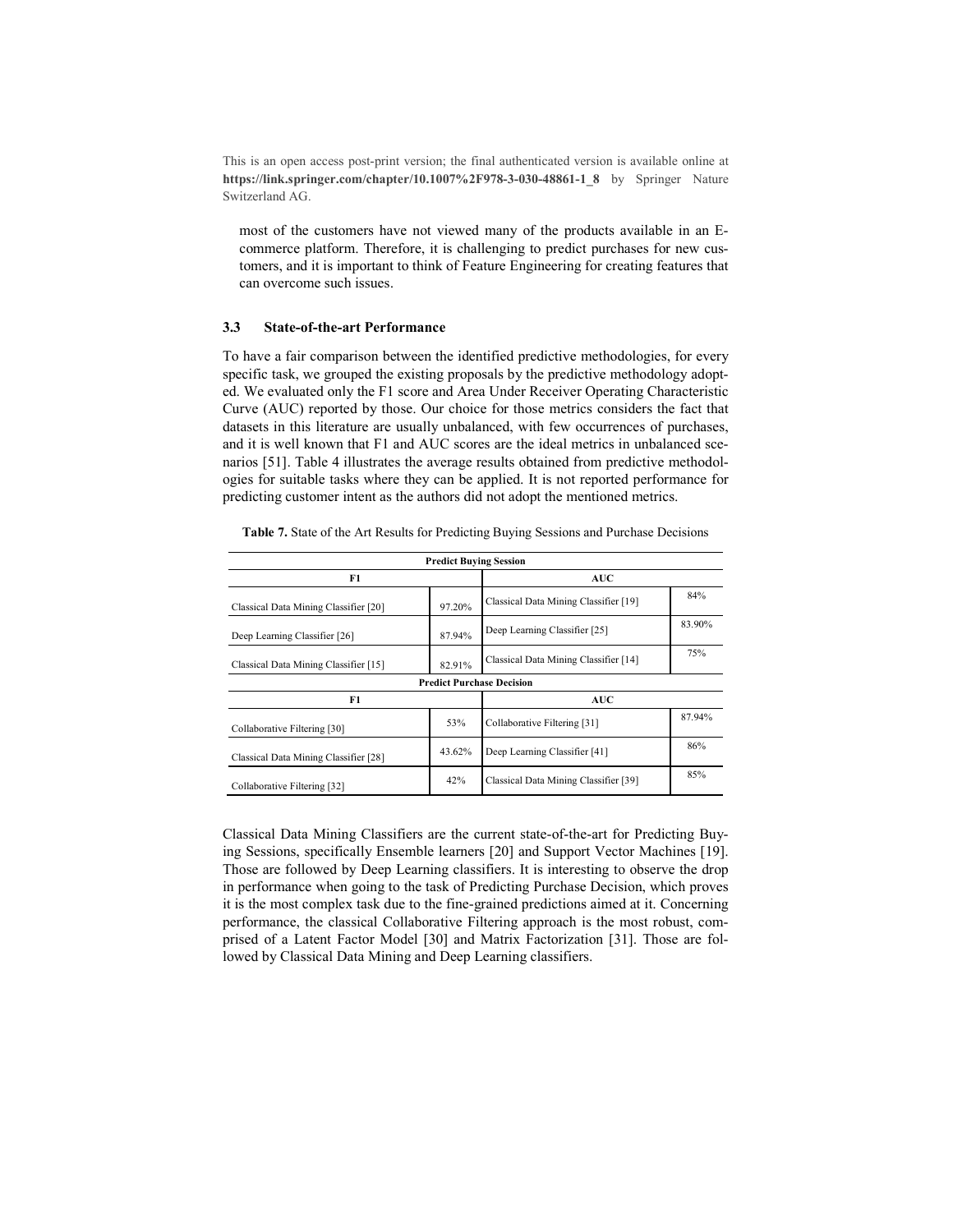#### **3.4 Research Agenda**

We derive a research agenda based on the targeted research gaps and findings of this review, containing the following directions:

- ─ **Sequential Learning**: Few proposals have explored sequential ML models in this literature. Examples are recurrent neural networks, which are only adopted in three studies [25, 33, 40]. Such models are indicated to learn the evolving consumer behavior over time, and sequential patterns such as "She is buying a phone case after purchasing a smartphone".
- **Interpretability**: It is noticed the majority of authors reporting higher performance as those applying Classical Data Mining and Deep Learning classifiers, which also have a black-box nature. Indeed, interpretability seems not to be the focus of this recent literature.
- ─ **Customer Data and General Data Protection Regulation (GDPR)**: Given the rise of privacy policies with GDPR in Europe, it is needed more research on the trade-off between the amount of data required and protection of customers' privacy, regarding the performance of purchase prediction tasks.
- ─ **Dataset for benchmarking:** There is no clear consensus on datasets for state-ofthe-art comparison in this literature, as many studies have used private data. However, we observed a significant adoption of the Recsys 2015 challenge data [17, 25, 31, 39, 40, 42], which suggests this dataset as a candidate in this regard.
- ─ **Evaluation in Multiple E-commerce Platforms:** Most researchers evaluate their proposed predictive methods in a single dataset, or focus on specific E-commerce settings. Therefore it is hard to argue their methodologies are general for multiple E-commerce platforms, such as general-purpose and specialized marketplaces.
- ─ **Feature Engineering and Feature Learning:** It was noticed that the wellperforming proposals adopting Classical ML models had been heavily investing in Feature Engineering. However, more investigation in the field of Feature Learning is recommended in this area, or the combination of those two methodologies in purchase prediction online.
- ─ **Creation Process of Personalized Feature Engineering Functions:** Some researchers explore the creation of personalized functions in Feature Engineering, such as the popularity of a product [17], the diversity of customer behavior [18, 35] and graph metrics [21]. It could be relevant to map this creation process, and help other researchers in establishing such novel features for customer behavior online.
- ─ **A Framework for Purchase Prediction Tasks in E-commerce:** Existing proposals focus on one of the three tasks identified, but there is a lack of a view into how those tasks can work together. Therefore, further research could be taken to provide a framework which aligns the identified tasks in this review.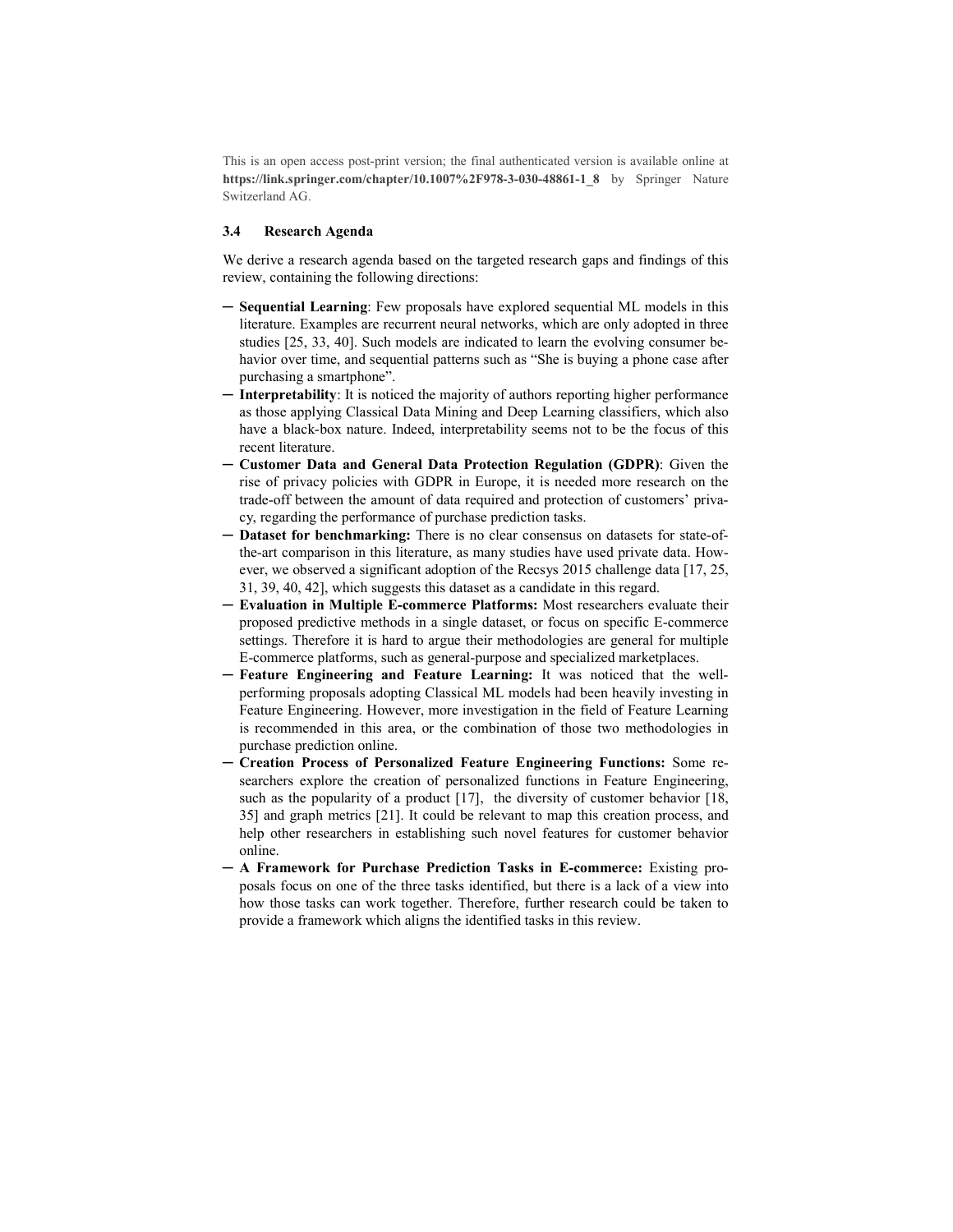# **4 Final Remarks**

This study presents a systematic literature review of recent proposals in consumer purchase prediction in E-commerce. A novel conceptual framework provides lenses in the state-of-the-art of this field. It is noticed that, despite the broad literature, there is still a need for an in-depth investigation of specific directions. Therefore, a research agenda is provided, illustrating potential future work demands.

A next step would be to adopt a benchmark dataset, and evaluate predictive methodologies in multi-task settings, such as to forecast the next product, purchase time, or amount a customer will likely buy. Therefore, it is relevant to investigate the construction of a framework for purchase prediction, which considers the combination of the three tasks identified in this review.

#### **References**

- 1. Agnihotri, R., Dingus, R., Hu, M.Y., Krush, M.T.: Social media: Influencing customer satisfaction in b2b sales. Industrial Marketing Management 53 (2016) 172– 180
- 2. Bradlow, E.T., Gangwar, M., Kopalle, P., Voleti, S.: The role of big data and predictive analytics in retailing. Journal of Retailing 93(1) (2017) 79–95
- 3. Le, D.T., Fang, Y., Lauw, H.W.: Modeling sequential preferences with dynamic user and context factors. In: Joint European Conference on Machine Learning and Knowledge Discovery in Databases, Springer (2016) 145–161
- 4. Erevelles, S., Fukawa, N., & Swayne, L. (2016). Big Data consumer analytics and the transformation of marketing. Journal of Business Research, 69(2), 897-904.
- 5. Shmueli, G., et al.: To explain or to predict? Statistical science 25(3) (2010) 289–310
- 6. Martens, D., Provost, F., Clark, J., de Fortuny, E.J.: Mining massive fine-grained behavior data to improve predictive analytics. MIS quarterly 40(4) (2016)
- 7. Ricci, Francesco, Lior Rokach, and Bracha Shapira. "Introduction to recommender systems handbook." Recommender systems handbook. Springer, Boston, MA, 2011. 1-35.
- 8. Bobadilla, Jesús, et al. "Recommender systems survey." Knowledge-based systems 46 (2013): 109-132.
- 9. Lu, Jie, et al. "Recommender system application developments: a survey." Decision Support Systems 74 (2015): 12-32.
- 10. Isinkaye, F. O., Y. O. Folajimi, and B. A. Ojokoh. "Recommendation systems: Principles, methods and evaluation." Egyptian Informatics Journal 16.3 (2015): 261-273.
- 11. Webster, J., Watson, R.T.: Analyzing the past to prepare for the future: Writing a literature review. MIS quarterly (2002) xiii–xxiii
- 12. Kitchenham, B., Brereton, O.P., Budgen, D., Turner, M., Bailey, J., Linkman, S.: Systematic literature reviews in software engineering–a systematic literature review. Information and software technology 51 (1) (2009) 7–15
- 13. Akter, S., Wamba, S.F.: Big data analytics in e-commerce: a systematic review and agenda for future research. Electronic Markets 26(2) (2016) 173–194
- 14. Zeng, M., Cao, H., Chen, M., Li, Y.: User behaviour modeling, recommendations, and purchase prediction during shopping festivals. Electronic Markets (2018) 1–12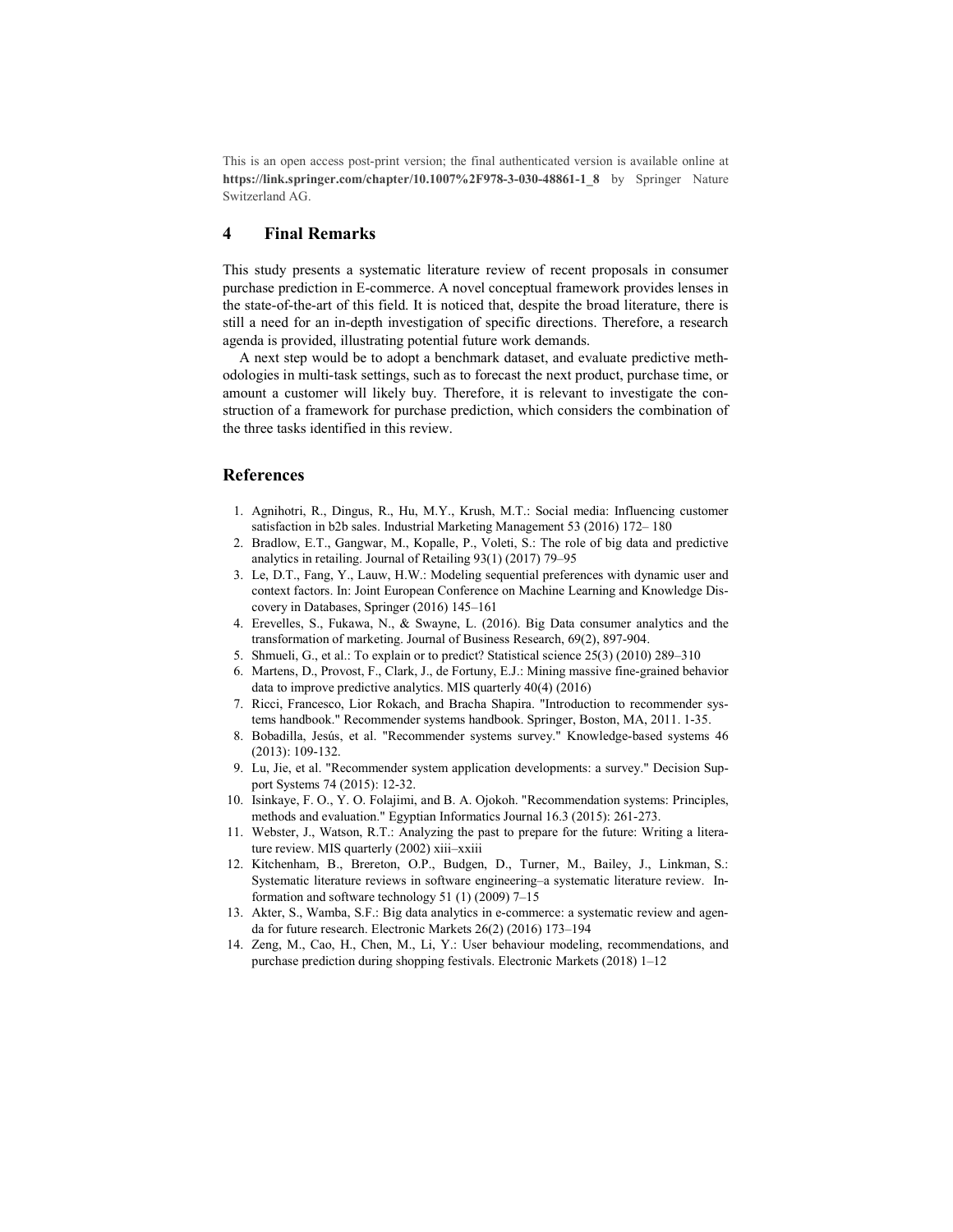- 15. Jia, R., Li, R., Yu, M., Wang, S.: E-commerce purchase prediction approach by user behavior data. In: 2017 International Conference on Computer, Information and Telecommunication Systems (CITS), IEEE (2017) 1–5
- 16. Suchacka, G., Chodak, G.: Using association rules to assess purchase probability in online stores. Information Systems and e-Business Management 15(3) (2017) 751–780
- 17. Chen, C., Xiao, J., Hou, C., Yuan, X.: Improving purchase behavior prediction with most popular items. IEICE TRANSACTIONS on Information and Systems 100(2) (2017) 367– 370
- 18. Niu, X., Li, C., Yu, X.: Predictive analytics of e-commerce search behavior for con-version. In: Twenty-third Americas Conference on Information Systems. (2017)
- 19. Lee, M., Ha, T., Han, J., Rha, J.Y., Kwon, T.T.: Online footsteps to purchase: Exploring consumer behaviors on online shopping sites. In: Proceedings of the ACM Web Science Conference, ACM (2015) 15
- 20. Boroujerdi, E.G., Mehri, S., Garmaroudi, S.S., Pezeshki, M., Mehrabadi, F.R., Malakouti, S., Khadivi, S.: A study on prediction of user's tendency toward purchases in websites based on behavior models. In: 2014 6th Conference on Information and Knowledge Technology (IKT), IEEE (2014) 61–66
- 21. Baumann, A., Haupt, J., Gebert, F., Lessmann, S.: Changing perspectives: Using graph met-rics to predict purchase probabilities. Expert Systems with Applications 94 (2018) 137–148
- 22. Suchacka, G., Skolimowska-Kulig, M., Potempa, A.: A k-nearest neighbors method for classifying user sessions in e-commerce scenario. Journal of Telecommunications and Information Technology (2015)
- 23. Lin, W., Milic-Frayling, N., Zhou, K. and Ch'ng, E., 2019, October. Predicting Outcomes of Active Sessions Using Multi-action Motifs. In IEEE/WIC/ACM International Conference on Web Intelligence (pp. 9-17).
- 24. Park, C.H., Park, Y.H.: Investigating purchase conversion by uncovering online visit patterns. Marketing Science 35(6) (2016) 894–914
- 25. Sheil, H., Rana, O. and Reilly, R., 2018. Predicting purchasing intent: Automatic feature learning using recurrent neural networks. arXiv preprint arXiv:1807.08207.
- 26. Sakar, C.O., Polat, S.O., Katircioglu, M. and Kastro, Y., 2019. Real-time prediction of online shoppers' purchasing intention using multilayer perceptron and LSTM recurrent neural networks. Neural Computing and Applications, 31(10), pp.6893-6908.
- 27. Li, Q., Gu, M., Zhou, K., Sun, X.: Multi-classes feature engineering with sliding window for purchase prediction in mobile commerce. In: 2015 IEEE International Conference on Da-ta Mining Workshop (ICDMW), IEEE (2015) 1048–1054
- 28. Iwanaga, J., Nishimura, N., Sukegawa, N. and Takano, Y., 2016. Estimating productchoice probabilities from recency and frequency of page views. Knowledge-Based Systems, 99, pp.157-167.
- 29. He, T., Yin, H., Chen, Z., Zhou, X., Luo, B.: Predicting users purchasing behaviors using their browsing history. In: Australasian Database Conference, Springer (2015) 129–141
- 30. Jia, R., Li, R.: Modeling user purchase preference based on implicit feedback. In: CSCWD, IEEE (2018) 832–836
- 31. Park, C., Kim, D., Yang, M.C., Lee, J.T. and Yu, H., 2017. Your Click Knows It: Predicting User Purchase through Improved User-Item Pairwise Relationship. arXiv preprint arXiv:1706.06716.
- 32. Nishimura, N., Sukegawa, N., Takano, Y. and Iwanaga, J., 2018. A latent-class model for estimating product-choice probabilities from clickstream data. Information Sciences, 429, pp.406-420.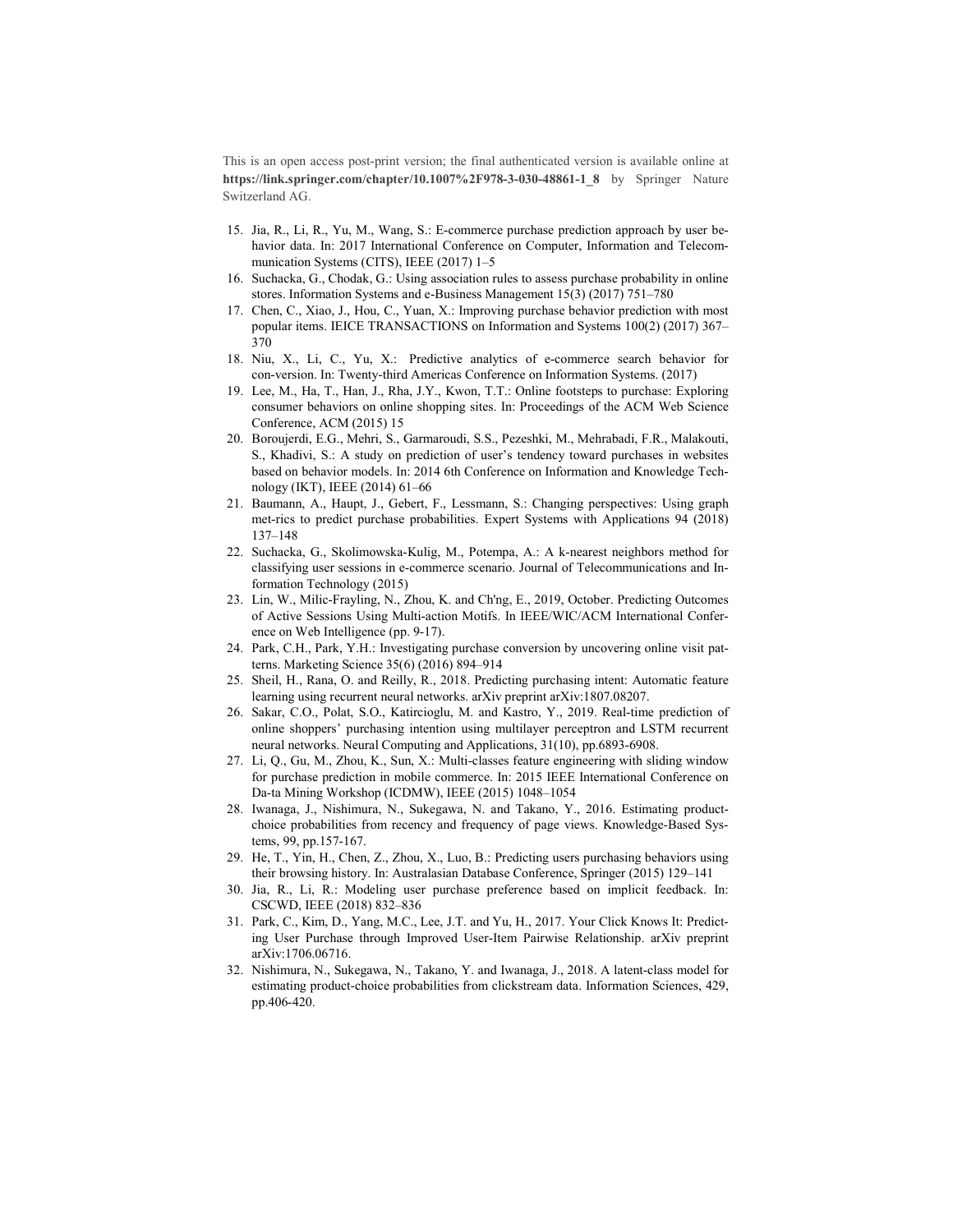- 33. Singhal, R., Shroff, G., Kumar, M., Choudhury, S.R., Kadarkar, S., Virk, R., Verma, S., Tewari, V.: Fast online 'next best offers' using deep learning. In: Proceedings of the ACM India Joint International Conference on Data Science and Management of Data. CoDS-COMAD '19, New York, NY, USA, ACM (2019) 217–223
- 34. Bai, Jinze, et al. "Personalized Bundle List Recommendation." The World Wide Web Conference. ACM, 2019.
- 35. Zheng, B., Liu, B.: A scalable purchase intention prediction system using extreme gradient boosting machines with browsing content entropy. In: 2018 IEEE International Conference on Consumer Electronics (ICCE), IEEE (2018) 1–4
- 36. Minjing, P., Xinglin, L., Ximing, L., Mingliang, Z., Xianyong, Z., Xiangming, D., Mingfen, W.: Recognizing intentions of e-commerce consumers based on ant colony optimization simulation. Journal of Intelligent & Fuzzy Systems 33(5) (2017) 2687– 2697
- 37. Schellong, D., Kemper, J., Brettel, M.: Generating consumer insights from big data clickstream information and the link with transaction-related shopping behavior. In: Proceedings of the 25th European Conference on Information Systems (ECIS). (2017)
- 38. Schellong, D., Kemper, J., Brettel, M.: Clickstream data as a source to uncover consumer shopping types in a large-scale online setting. In: ECIS. (2016) Research Paper 1
- 39. Romov, P., Sokolov, E.: Recsys challenge 2015: Ensemble learning with categorical features. In: Proceedings of the 2015 International ACM Recommender Systems Challenge, ACM (2015) 1
- 40. Wu, Z., Tan, B.H., Duan, R., Liu, Y., Mong Goh, R.S.: Neural modeling of buying behaviour for e-commerce from clicking patterns. In: Proceedings of the 2015 International ACM Recommender Systems Challenge, ACM (2015) 12
- 41. Vieira, A.: Predicting online user behaviour using deep learning algorithms. arXiv preprint arXiv:1511.06247 (2015)
- 42. Yeo, J., Kim, S., Koh, E., Hwang, S.w., Lipka, N.: Predicting online purchase conversion for retargeting. In: Proceedings of the Tenth ACM international conference on web search and data mining, ACM (2017) 591–600
- 43. Li, D., Zhao, G., Wang, Z., Ma, W., Liu, Y.: A method of purchase prediction based on user behavior log. In: 2015 IEEE International Conference on Data Mining Workshop (ICDMW), IEEE (2015) 1031–1039
- 44. Liu, G., Nguyen, T.T., Zhao, G., Zha, W., Yang, J., Cao, J., Wu, M., Zhao, P., Chen, W.: Repeat buyer prediction for e-commerce. In: Proceedings of the 22nd ACM SIGKDD Inter-national Conference on Knowledge Discovery and Data Mining, ACM (2016) 155– 164
- 45. Guo, L., Hua, L., Jia, R., Zhao, B., Wang, X. and Cui, B., 2019, July. Buying or Browsing?: Predicting Real-time Purchasing Intent using Attention-based Deep Network with Multiple Behavior. In Proceedings of the 25th ACM SIGKDD International Conference on Knowledge Discovery & Data Mining (pp. 1984-1992).
- 46. Kooti, F., Lerman, K., Aiello, L.M., Grbovic, M., Djuric, N., Radosavljevic, V.: Portrait of an online shopper: Understanding and predicting consumer behavior. In: Proceedings of the ninth ACM international conference on web search and data mining, ACM (2016) 205–214
- 47. Panagiotelis, A., Smith, M.S., Danaher, P.J.: From amazon to apple: Modeling online retail sales, purchase incidence, and visit behavior. Journal of Business & Economic Statistics 32(1) (2014) 14–29
- 48. Green, Helen Elise. "Use of theoretical and conceptual frameworks in qualitative research." Nurse researcher 21.6 (2014).